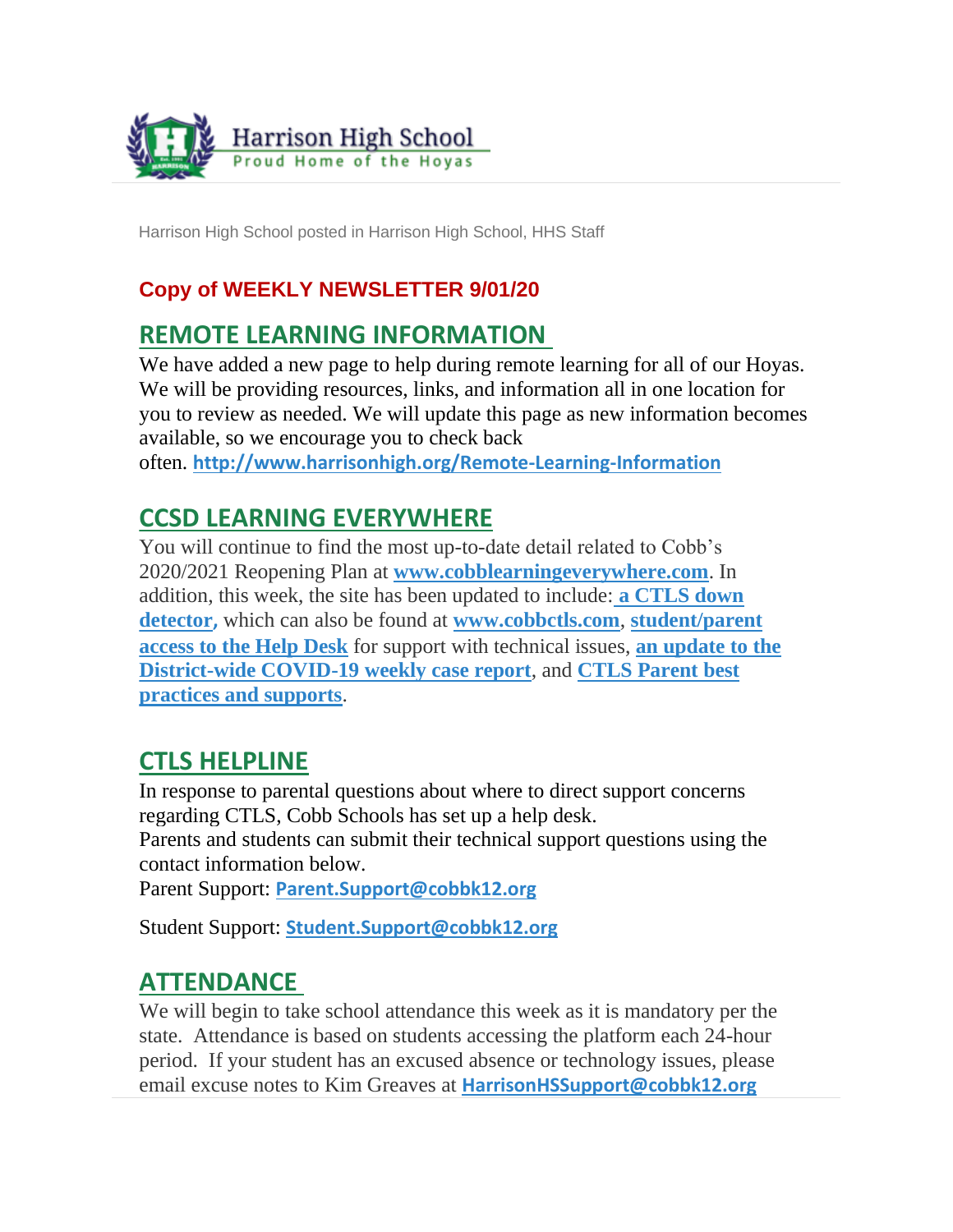Additionally, each teacher will mark live session attendance each period in Synergy so you can monitor class participation.

# **PSAT**

**10th GRADE:** The PSAT/NMSQT will be administered at Harrison High School Wednesday, October 14th, for registered 10th graders.

Registration for the PSAT will close on **September 14th.** Please complete your registration by clicking the link below.

**[10th Grade Registration](https://forms.office.com/Pages/ResponsePage.aspx?id=-x3OL5-ROEmquMR_D8kYLSByfG9XUQdCocm82Y4CoYhUREZJUVFPNzgxV1ZHUjFIUjJNN08wSDlJVS4u)**

- **Masks are required for all students for the entire time you are on campus.**
- **Test administration length: Each test will take 3 hours and 15 minutes.**
- **You must provide your own transportation and students must be picked up immediately following testing.**

**11th GRADE:** The PSAT/NMSQT will be administered at Harrison High School Thursday, October 29th, for registered 11th graders.

Registration for the PSAT will close on **September 14th.** Please complete your registration by clicking the link below.

**[11th Grade Registration](https://forms.office.com/Pages/ResponsePage.aspx?id=-x3OL5-ROEmquMR_D8kYLSByfG9XUQdCocm82Y4CoYhUNkE2QlFRMlBESFNIVEdMOFJKSk5VWlpBQy4u)**

After completing your registration, please go to **[MyPaymentPlus](https://www2.mypaymentsplus.com/welcome)** to complete your payment.

- **There is a \$17 registration fee for all 11th-grade students.**
- **Masks are required for all students for the entire time you are on campus.**
- **Test administration length: Each test will take 3 hours and 45 minutes.**
- **You must provide your own transportation and students must be picked up immediately following testing.**

The PSAT, which is aligned with the redesigned SAT, serves as an excellent way for students to preview and practice for the SAT. The PSAT is the only way to qualify for the National Merit Scholarship Program.

For additional PSAT/College Board Covid-19 updates, please click **[here](https://pages.collegeboard.org/sat-covid-19-updates)**.

# **AP EXAM**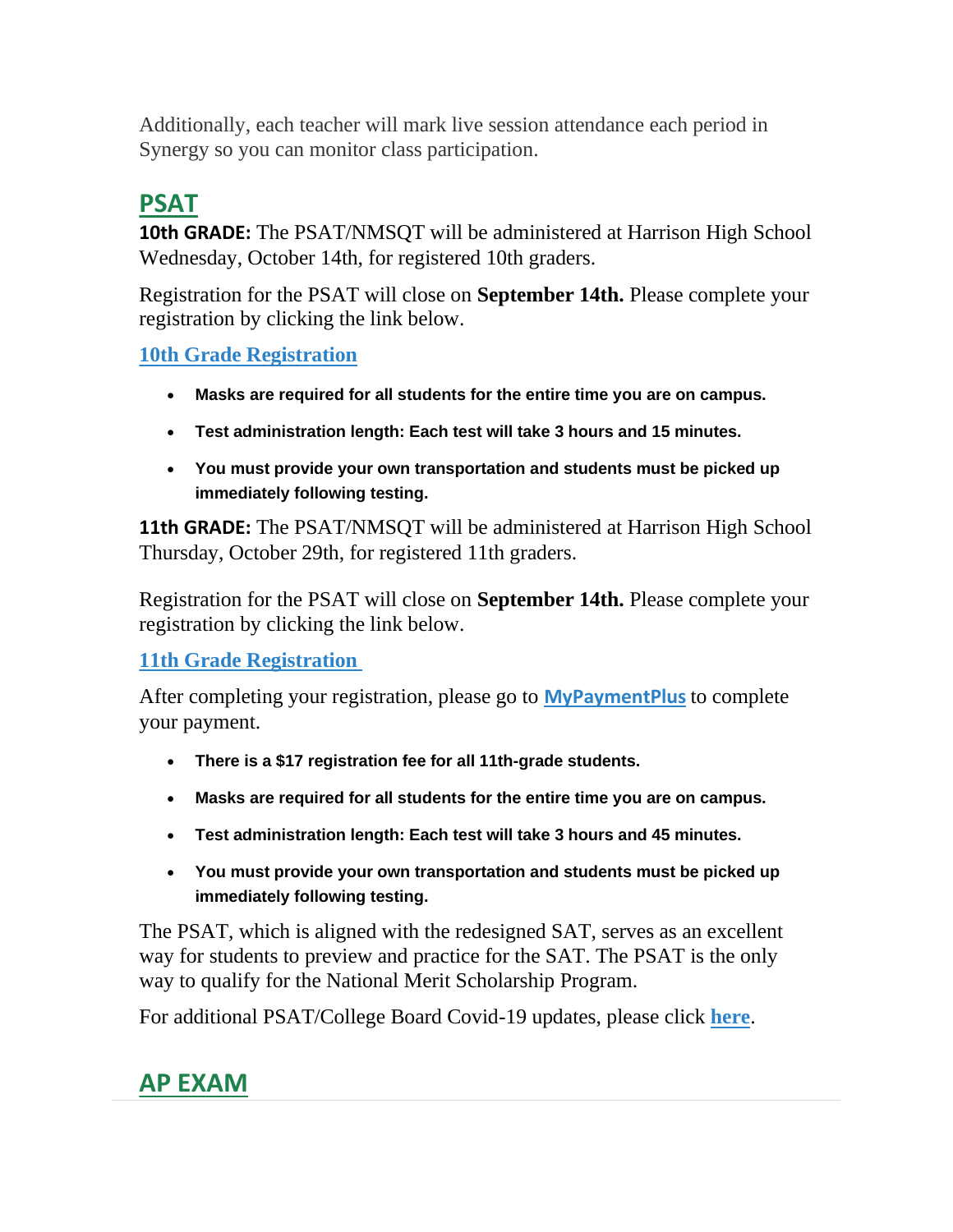**Fall AP Exam Registration is Now Open**- Students enrolled in fall AP courses may now pay for their exams through **[Total Registration](https://user.totalregistration.net/AP/111734)**. The **deadline to pay for exams for students enrolled in fall AP courses is Friday, September 25th**. More information can be found **[here](https://cobbk12org-my.sharepoint.com/:b:/g/personal/lucia_poole_cobbk12_org/ESWPSH5-flFMhiK6UrpHykgBIfElbuuwCLHlkIekWjaFng?e=BZdk2D)**. Students who are taking fall AP exams through one of our online partners, either CVA or GaVS, can find more information on how to register and pay for exams **[here](https://cobbk12org-my.sharepoint.com/:b:/g/personal/lucia_poole_cobbk12_org/ERocmsi22YBEgWMQVxm35UwBIlpEVyWiQX8kjfupGWgYXQ?e=QApaPd)**.

# **2020 HOYA FOOTBALL**

Hello out there, Hoya Nation, and welcome to the 2020 high school football season! We are extremely excited to host the Allatoona Buccaneers this Friday, September 4th, at Cobleigh Stadium in the 2020 season opener and rematch of last year's state championship game. The stadium entry gate will open at 6 pm for a 7:30 pm kickoff. Please be aware that due to new guidelines, we can only house 30% of the stadium capacity, so we encourage you to tune in to Hoya Nation broadcast. Given the current environment we are living in, please make sure that you read carefully through the following information because there are several changes to our typical gameday norms:

ONLY CASHLESS EVENTS ON CAMPUS THIS YEAR, DIGITAL TICKETS MUST BE PURCHASED VIA GOFAN

## **TICKETS**

Due to venue capacity restrictions in place, we have a very limited number of tickets available. Ticket sales will open for general purchase on Wednesday of each home game week on Harrison's GoFan site

at **[gofan.co/app/school/GA5056.](https://gofan.co/app/school/GA5056)** We strongly recommend that all spectators pre-purchase tickets prior to arriving at the event on Friday evening. However, the opportunity to purchase digital tickets at the gate using a cell phone or other internet-capable wireless device will be available if the event has not sold out beforehand. We will heavily communicate any sold-out events as quickly as possible through our Harrison eBlast, Twitter (@hhshoyasports), and school marquee on Due West Road to avoid anybody being turned away at the gate. Please make sure you are connected to those communication outlets. ALL tickets are \$8.

## **PASSES**

The following passes will be allowed free entry at the gate if presented by the pass holder:

• GHSA/GISA/GICAA Pass (admits the holder plus one)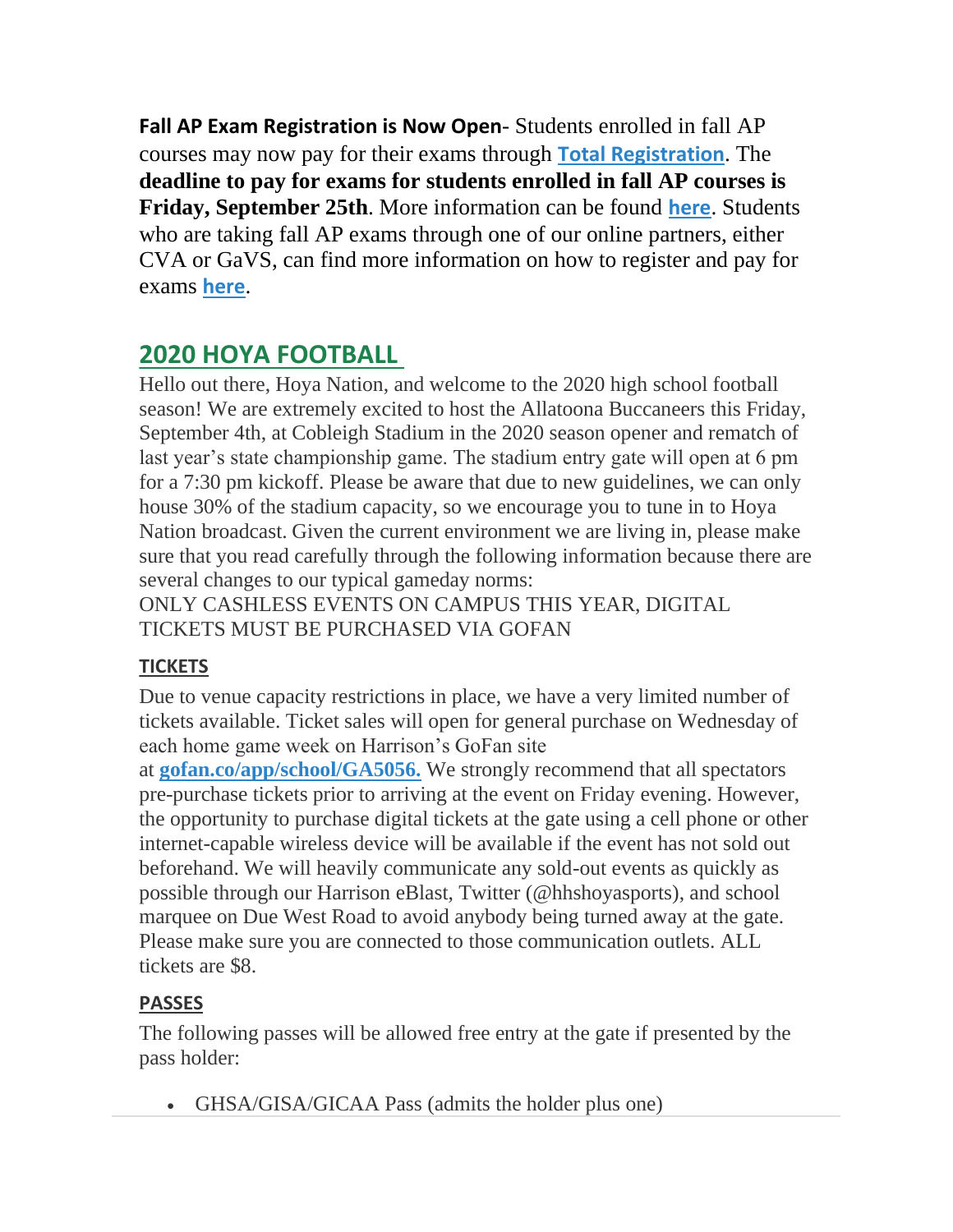- CCSD Retiree Lifetime Pass (admits the holder only)
- CCSD ID Badge for Harrison Employees (admits the holder plus immediate family members)
- CCSD ID Badge for non-Harrison employees (admits the holder only)
- Employee ID badges from other districts will not be accepted for free entry

### **SAFETY PRECAUTIONS FOR GATE ENTRY**

In addition to restricted venue capacity and digital ticket sales, we have put in place the following measures to help ensure the safety of all players, coaches, officials, and spectators at our events:

- All spectators will be screened (COVID health-related questions posted and temperatures checked) upon entry to athletic events here on campus. Please note that spectators who do not pass this initial screening will not be allowed entry into the event.
- Spectators are strongly encouraged to wear masks at all times while viewing athletic events on campus.
- Spectators are asked to follow all posted and announced guidance about social distancing and other health-related directives while viewing athletic events on campus.

### **SEATING**

We understand that it is unrealistic to space every individual inside the stadium six feet apart at all times, especially while viewing the event from the bleachers, but we ask that you please do your best to social distance. There will be plenty of signage posted around the stadium and consistent announcements to help remind us about this important task. If you are attending with members of your immediate family, then it is acceptable for you to sit or stand close together. Otherwise, please make sure and space yourself away from others around. For us to continue with this football season and see it to the finish, it is vitally important that we all take this seriously.

### **PARKING**

Please reference the Campus Aerial View Parking Diagram for important information about parking on campus. We will not have a shuttle bus running this season. All parking will be on campus.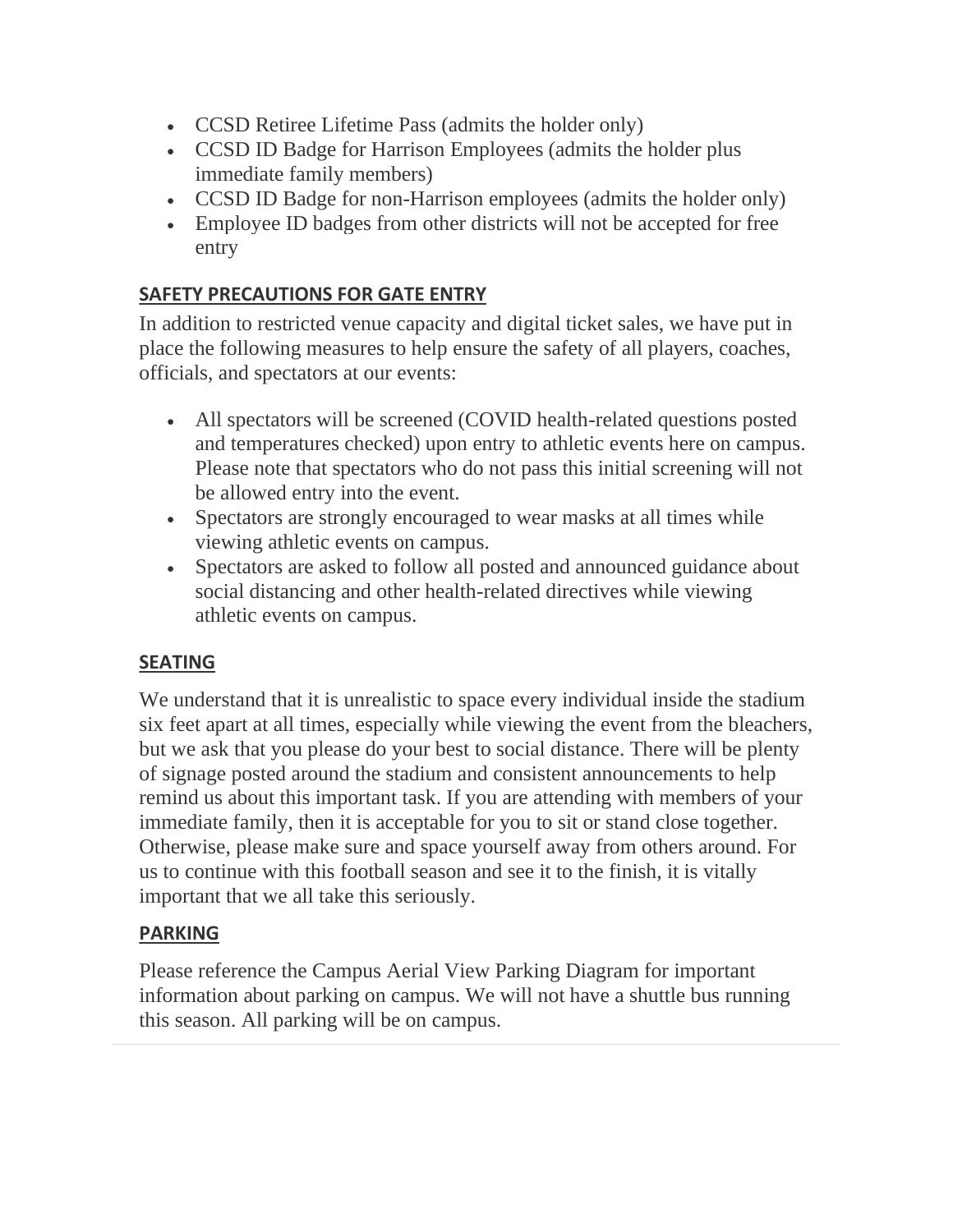

## **STUDENT ADVISORY COUNCIL**



Richard Woods, Georgia's School Superintendent "Educating Georgia's Future"

State School Superintendent Richard Woods seeks 2020-21 Student Advisory Council

**Please review the "Application Instructions" section at the bottom of this release if you would like to apply.**

**CONTACT FOR STUDENTS/APPLICANTS: [students@doe.k12.ga.us](mailto:students@doe.k12.ga.us)**

**CONTACT FOR NEWS MEDIA ONLY:** Meghan Frick, GaDOE Communications Office, **[mfrick@doe.k12.ga.us](mailto:mfrick@doe.k12.ga.us)**, 404-416-2286

**September 1, 2020 –** State School Superintendent Richard Woods is seeking high school students to serve on his 2020-21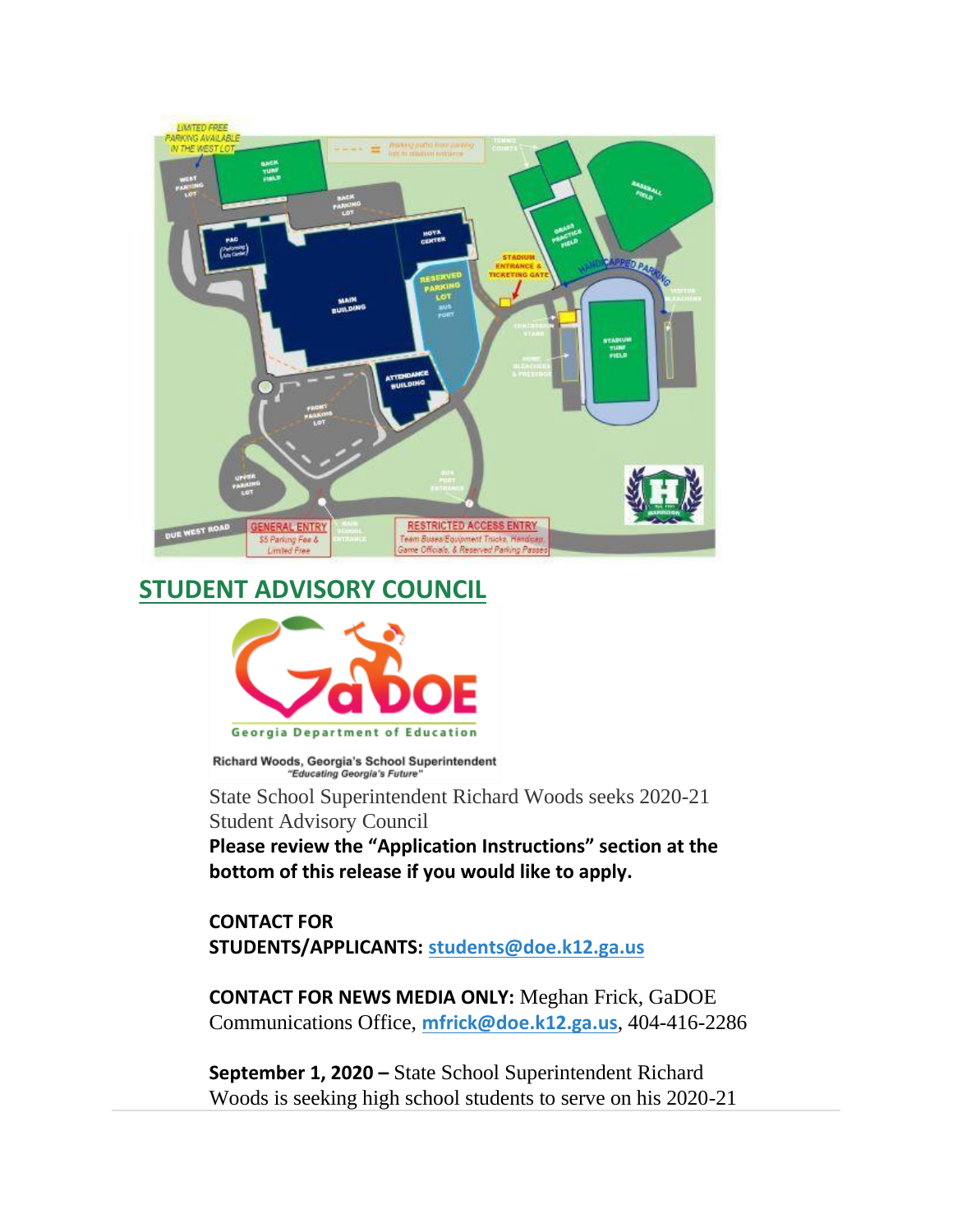Student Advisory Council. These students will meet with Superintendent Woods to discuss the impact of state policies in the classroom, along with other issues related to education, and will serve as the Superintendent's ambassadors to their respective schools.

Applicants must be enrolled in a Georgia public high school for the 2020-21 school year (virtual learning students are still considered enrolled). The Student Advisory Council's first meeting will be held virtually on November 5, 2020. Other meeting dates will be set and announced to participants at a later time.

"Now more than ever, it is essential for me to hear directly from students about their educational experience and the impact of state policy decisions on the classroom," Superintendent Woods said. "My Student Advisory Council has been an invaluable resource in the past and has allowed me to learn from the perspectives of students across our state. I look forward to meeting with the 2020-21 Council soon."

#### **APPLICATION INSTRUCTIONS:**

**[Click here for the 2020-21 Student Advisory Council](https://nam03.safelinks.protection.outlook.com/?url=https%3A%2F%2Fsable.madmimi.com%2Fc%2F56456%3Fid%3D28161190.5118.1.af5d4aad2f7e5bc6caf5dc08312c9095&data=02%7C01%7Cashlynn.campbell%40cobbk12.org%7C965cfdff98294374ae6f08d84e861b8d%7C2fce1dfb919f4938aab8c47f0fc9182d%7C0%7C0%7C637345685177978078&sdata=ZpEWD7LNcFqnFVn7sSvKmDxsvFrjzs73CEgsV%2FtPz5E%3D&reserved=0)  [application.](https://nam03.safelinks.protection.outlook.com/?url=https%3A%2F%2Fsable.madmimi.com%2Fc%2F56456%3Fid%3D28161190.5118.1.af5d4aad2f7e5bc6caf5dc08312c9095&data=02%7C01%7Cashlynn.campbell%40cobbk12.org%7C965cfdff98294374ae6f08d84e861b8d%7C2fce1dfb919f4938aab8c47f0fc9182d%7C0%7C0%7C637345685177978078&sdata=ZpEWD7LNcFqnFVn7sSvKmDxsvFrjzs73CEgsV%2FtPz5E%3D&reserved=0)** Applications must be submitted by **October 1, 2020 at 5:00 p.m.** Late applications will not be accepted.

Selected students will be contacted via email. All students may visit gadoe.org/studentadvisory on **October 15, 2020 at 10 a.m.** to see whether they have been accepted. Please note that we typically receive hundreds more applications than we are able to accept, and not being selected for the Student Advisory Council does not mean the student's application was not strong.

## **WOULD YOU LIKE A BOOK?**

If your child would like to check out a book. Please fill out the link below by 9 a.m. on the day of pickup. Note: Dates have changed, so read carefully.

- 9/8-from 10-2:45- pick up in attendance building
- 9/15-from 10-2:45- pick up in attendance building
- 9/22-from 10-2:45- pick up in attendance building
- \*\*Instructions to access Destiny from home to search for a book\*\*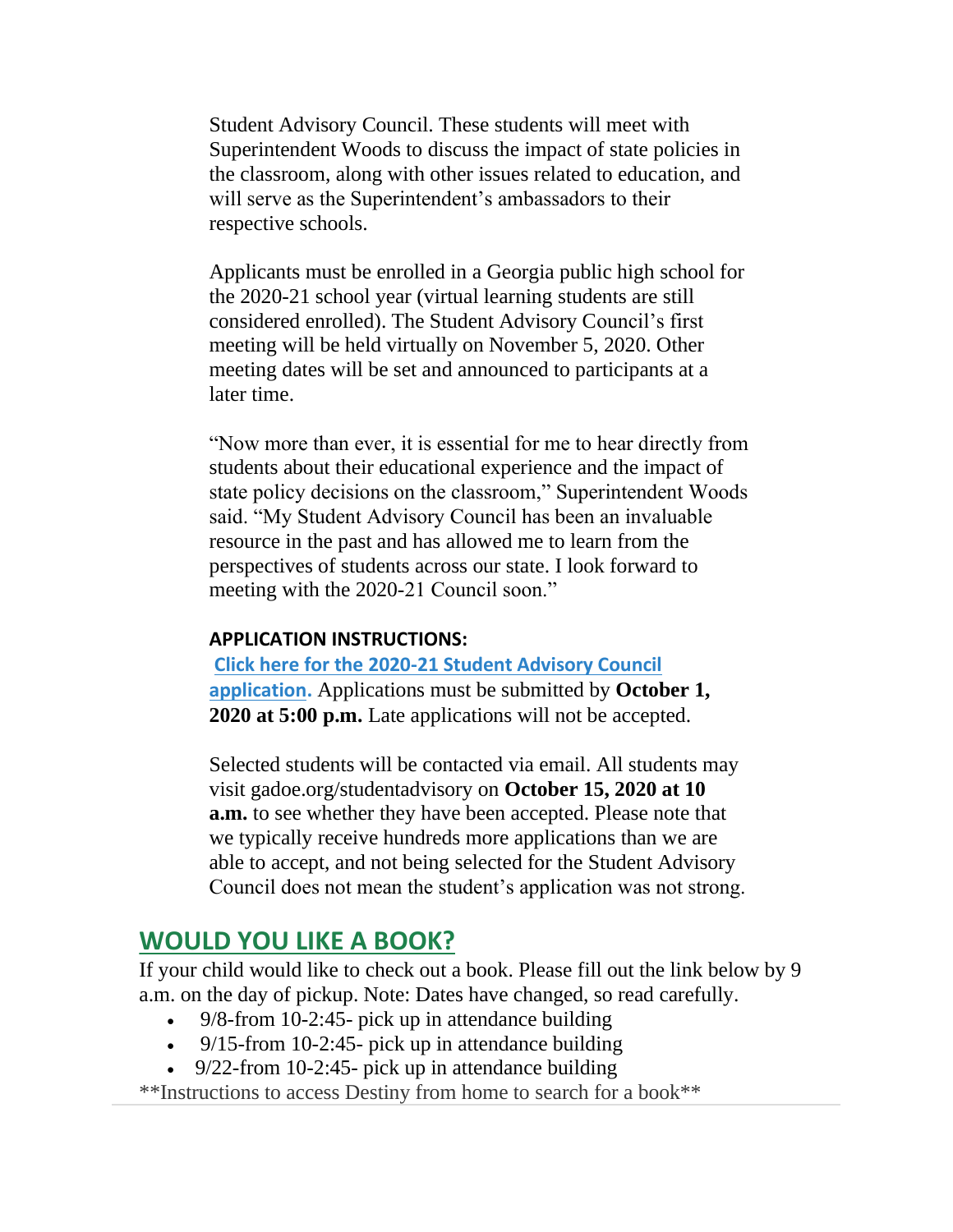- Go to **[cobbk12.org](http://cobbk12.org/)**
- Under the Parents tab
- Click on Cobb Digital Library
- Click on **[cobb.mackinvia.com](https://cobb.mackinvia.com/groups?groupName=all)**
- Do a search for Destiny/ Click Open now
- Click catalog at the top left
- Search for book- if the book is in- fill out the form attached and we will have it ready for pick up.

If your child would like to check out a book, please fill out the form link by 9 a.m. on the day of pickup. Please click **[here](https://forms.office.com/Pages/ResponsePage.aspx?id=-x3OL5-ROEmquMR_D8kYLZ8d62ibOd5NpTUkj3zhIkhUNUhOVFROVDRJT0FTVVlDVFhRSDhHODdTUS4u)**

If you have a Library book- please return during these times as well.

## HAPPY READING HOYAS!!



# **FOOD DISTRIBUTION PLAN**

Remote Learning Meal Plan for Harrison students: Here is the latest information regarding Cobb County Food & Nutrition Service Virtual Feeding Plan for Harrison High School. Please share and continue to follow us for additional details. **[http://www.cobbk12.org/centraloffice/foodservices/](http://info.cobbk12.org/centraloffice/foodservices/)**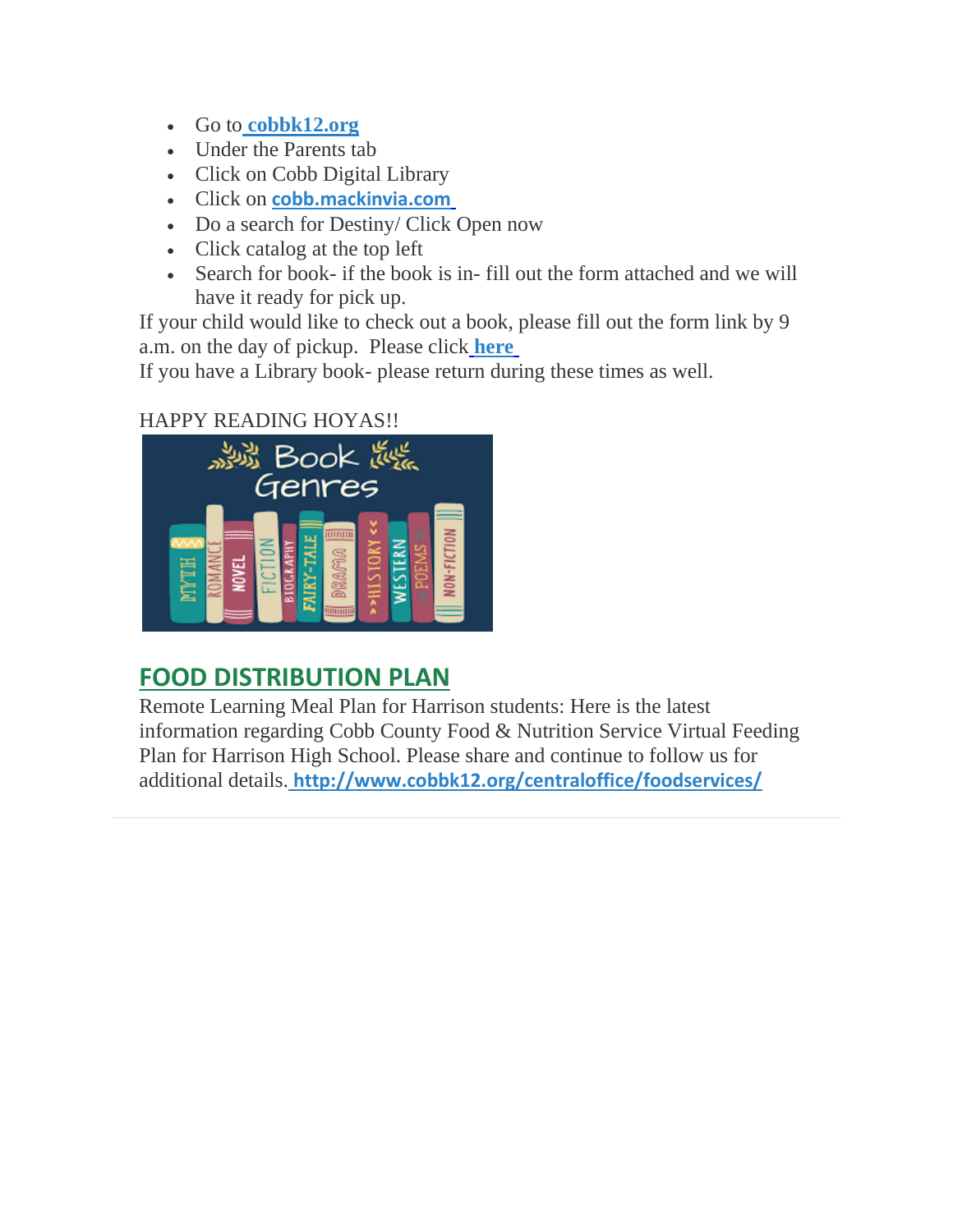

# **SENIOR PORTRAITS**

The last day to have senior portraits taken for the yearbook will be 9.16. Go to **[https://local.prestigeportraits.com/ga/marietta/200-cobb-pkwy-n.html](https://nam03.safelinks.protection.outlook.com/?url=https%3A%2F%2Flocal.prestigeportraits.com%2Fga%2Fmarietta%2F200-cobb-pkwy-n.html&data=02%7C01%7Cmelody.madray%40cobbk12.org%7Cf867f1ffe2974243e13308d8493a4652%7C2fce1dfb919f4938aab8c47f0fc9182d%7C0%7C0%7C637339861919609743&sdata=DPfRENf3QIICR5bofRsUToEn79%2FHTgKpNfVp803Xw5U%3D&reserved=0)** and click "For in-studio photography" to set up your session!

**HOYA NEWS HOYA HELPERS**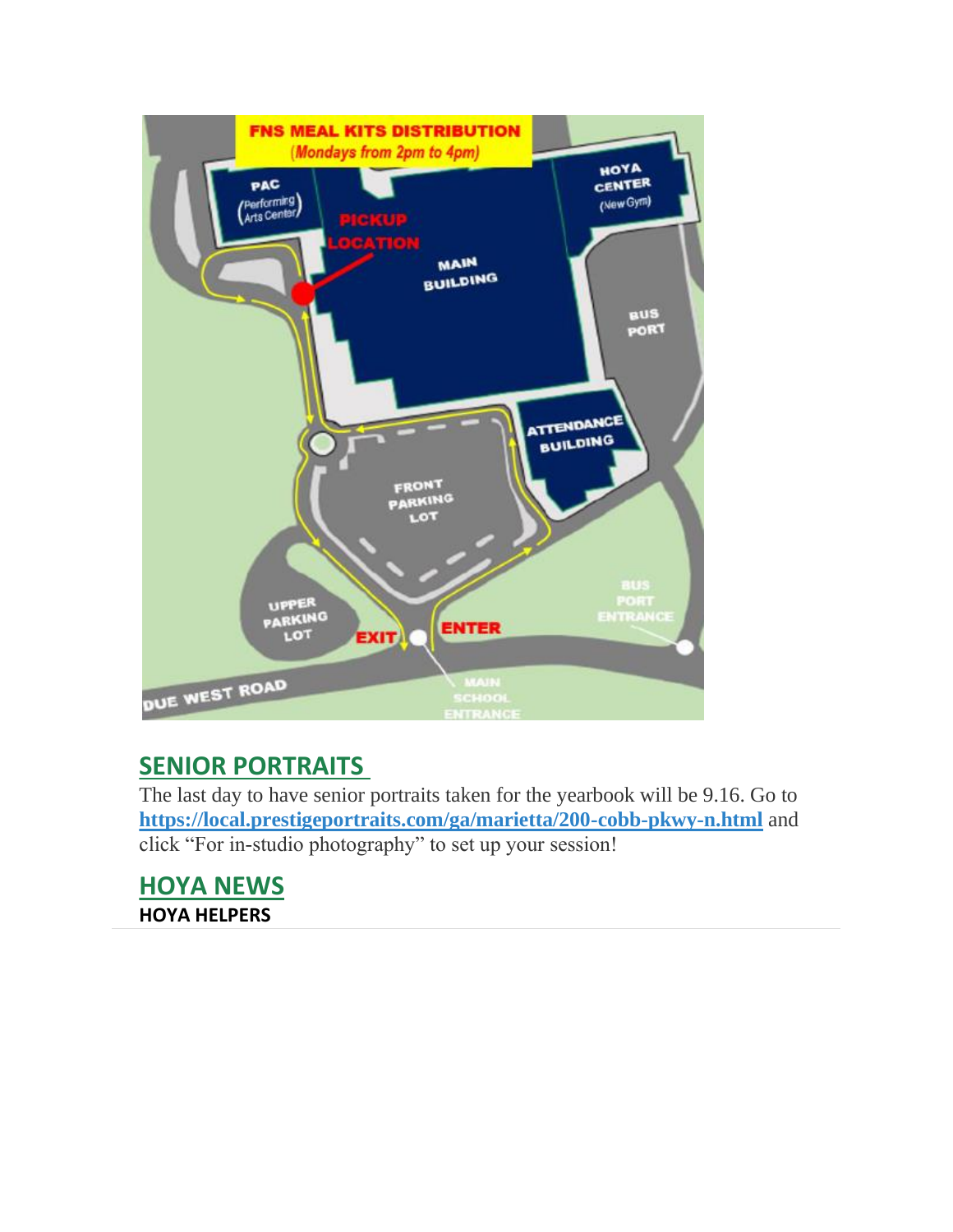

Cobb County senior helps special needs students with virtual learning wsbtv.com

Check out our Hoyas Helpers story with senior Kendall Wilkes and other Hoyas helping students with special needs during virtual learning! Click **[here](https://nam03.safelinks.protection.outlook.com/?url=https%3A%2F%2Fwww.wsbtv.com%2Fnews%2Fcobb-county-senior-helps-special-needs-students-with-virtual-learning%2FBG6IXG65PJD2JBON5GT6UASSLQ%2F&data=02%7C01%7Cmandy.sitten%40cobbk12.org%7Ca064bb733cb34e2c606c08d84e913c08%7C2fce1dfb919f4938aab8c47f0fc9182d%7C0%7C0%7C637345732975948525&sdata=xz6%2FRsUcfCn61bnXeylz1v2gh5HRPdGr4KJHnB%2BIii8%3D&reserved=0)** to view the story.

## **COUNSELING NEWS**

## **VIRTUAL STUDENT AND PARENT NIGHTS**

- Virtual Senior Parent Night Q&A September 1st at 6:00 PM: **[Senior](https://drive.google.com/file/d/11dHkjXanBffshfRTM1P7Jy8BG3uxtMsr/view)  [Presentation](https://drive.google.com/file/d/11dHkjXanBffshfRTM1P7Jy8BG3uxtMsr/view)** and **[Virtual Senior Parent Night Q&A](https://cobbk12-org.zoom.us/j/99225860970?pwd=RzRscmpqc3ZLUnBsVXRaUkVUNjVmQT09)**.
- Virtual Senior Students Q&A September 2nd at 11:00 AM: **[Virtual](https://cobbk12-org.zoom.us/j/95437769876?pwd=THF3Rm1vK0xBdGFtSW9tRmc3M090Zz09)  [Senior Q&A with Counselors](https://cobbk12-org.zoom.us/j/95437769876?pwd=THF3Rm1vK0xBdGFtSW9tRmc3M090Zz09)**
- Virtual 9th Grade Parent Night September 16th at 6:00 PM[:](https://forms.office.com/Pages/ResponsePage.aspx?id=-x3OL5-ROEmquMR_D8kYLWW85uR8aLBInItPvCDivwpUQk45TFowVTBIM0dIMzZYMDAyWTZHV1NCTS4u) **[Register](https://forms.office.com/Pages/ResponsePage.aspx?id=-x3OL5-ROEmquMR_D8kYLWW85uR8aLBInItPvCDivwpUQk45TFowVTBIM0dIMzZYMDAyWTZHV1NCTS4u)  [for 9th Grade Parent Night](https://forms.office.com/Pages/ResponsePage.aspx?id=-x3OL5-ROEmquMR_D8kYLWW85uR8aLBInItPvCDivwpUQk45TFowVTBIM0dIMzZYMDAyWTZHV1NCTS4u)**

## **WORK PERMIT**

**Parents:** The Georgia Department of Labor (DOL) has revised the process for filing work permit applications during school shuttering. To begin the permit application process, a copy of the student's birth certificate and the *Intent to Homeschool* form found at **[Intent to Homeschool form](https://nam03.safelinks.protection.outlook.com/?url=http%3A%2F%2Fdol.georgia.gov%2Fdocument%2Fchild-labor%2Fchild-labor-home-schooled-form%2Fdownload&data=02%7C01%7CAudra.Skalski%40cobbk12.org%7C856357e8e49d4d50041d08d80cb84415%7C2fce1dfb919f4938aab8c47f0fc9182d%7C0%7C1%7C637273332845584845&sdata=nz0qNTyOHRvVOObVOWEuX91PDHerC5foohkyqq%2FEIF4%3D&reserved=0)** must be submitted to the DOL by faxing the documents to 404-232-3264 or e-mailing .pdf files to **[childlabor@gdol.ga.gov](mailto:childlabor@gdol.ga.gov)** (during the mandated school shuttering, the DOL has defined all students as homeschooled). When the student has been offered a position, the student will access **[Work Permit Datasheet](https://nam03.safelinks.protection.outlook.com/?url=https%3A%2F%2Fwww.dol.state.ga.us%2FWS4-MW5%2Fcics.jsp%3FTRANSID%3DWP17%26FRMNAME%3DWP17&data=02%7C01%7CAudra.Skalski%40cobbk12.org%7C856357e8e49d4d50041d08d80cb84415%7C2fce1dfb919f4938aab8c47f0fc9182d%7C0%7C1%7C637273332845584845&sdata=sYK4oD2g8pZe2iY4gQXjSHJq%2FGMstnRRcs7%2F3kUZoWc%3D&reserved=0)** to complete the first section (Section A) of the work permit datasheet. The student's new employer will complete Section B of the permit datasheet and provide the student with a **MSK #** that the student will submit to the Child Labor division of the DOL by calling 404-232-3260. For more information regarding filing a work permit application online, please access **[Online Youth Work Permit](https://nam03.safelinks.protection.outlook.com/?url=https%3A%2F%2Fdol.georgia.gov%2Fget-youth-work-permit-online&data=02%7C01%7CAudra.Skalski%40cobbk12.org%7C856357e8e49d4d50041d08d80cb84415%7C2fce1dfb919f4938aab8c47f0fc9182d%7C0%7C1%7C637273332845594801&sdata=id2mW9JRfRDtP2%2B7yFIssRr%2BQlkCOKLK7sd5Zw2r750%3D&reserved=0)**.

### **SENIOR STUDENTS AND PARNETS**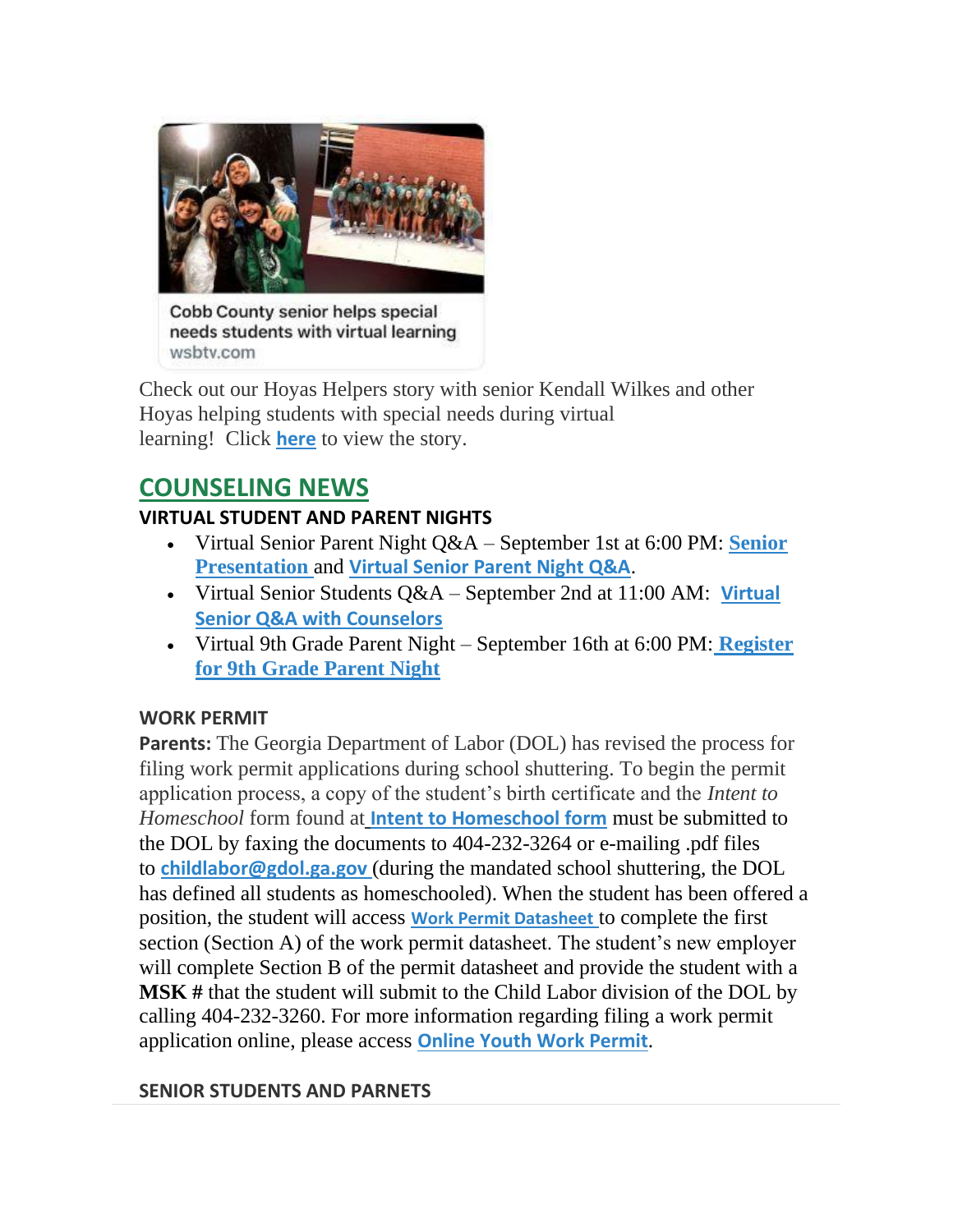Just a friendly reminder to view the Senior Lesson PowerPoint that was emailed to you on Friday and Sign off on the last slide.

### **SENIOR SIGN UP**

Sign up for important updates for the Class of 2021 from Dr. Osborne and get information right on your phone! Please sign up by texting the message @hoyasr21 to 81010

### **NEW STUDENT CONNECTION**

Students new to the Cobb County School District are invited to join us for an informative meet and greet Thursday, September 3rd, at 2:00 pm. During this session, students will be able to meet with other students new to Cobb County School District and receive important information regarding student success. Use the link below to register. Once registered, you will receive an email with the link to join the meeting.

**[Register for New Student Connection](https://forms.office.com/Pages/ResponsePage.aspx?id=-x3OL5-ROEmquMR_D8kYLaUD1K_Pl6ZOsbbAKVJkKlFUMlBZNFE5WE9VWDFSRTVOWTNBODlKUjIxUS4u)**

### **SAT PREP CLASS**

## **Applerouth Tutoring SAT Prep Class for Harrison HS students**

All sessions will meet virtually using zoom.

To register, go to **[www.applerouth.com/signup](http://www.applerouth.com/signup)**and enter the event code. \$400

Event Code: SAT5217 Registration deadline: September 14

SAT Group Class 20 hours of group tutoring + 3 mock tests September 19 - December 3

### **[SAT Class Flyer](https://drive.google.com/file/d/1t84W1DyubErW80ytVJm_el-ndYytibq1/view?usp=sharing)**

### **VIRTUAL COLLEGE VISITS**

We have several Virtual College Visits set up for our Harrison Students. Please check these out here: **[Harrison Virtual College Visits](https://cobbk12org-my.sharepoint.com/:x:/g/personal/leanna_kor_cobbk12_org/EWP6BGgLdCBOvhv5RDRuCVwBqHA2jXXmnAUqr7hXgxEU7w?rtime=t-E10MJN2Eg)** and on the Counseling Website.

**COLLEGE FAIR Peach State College Fair info: [Peach State Tour for Students](http://www.peachstatetour.org/students.html)**